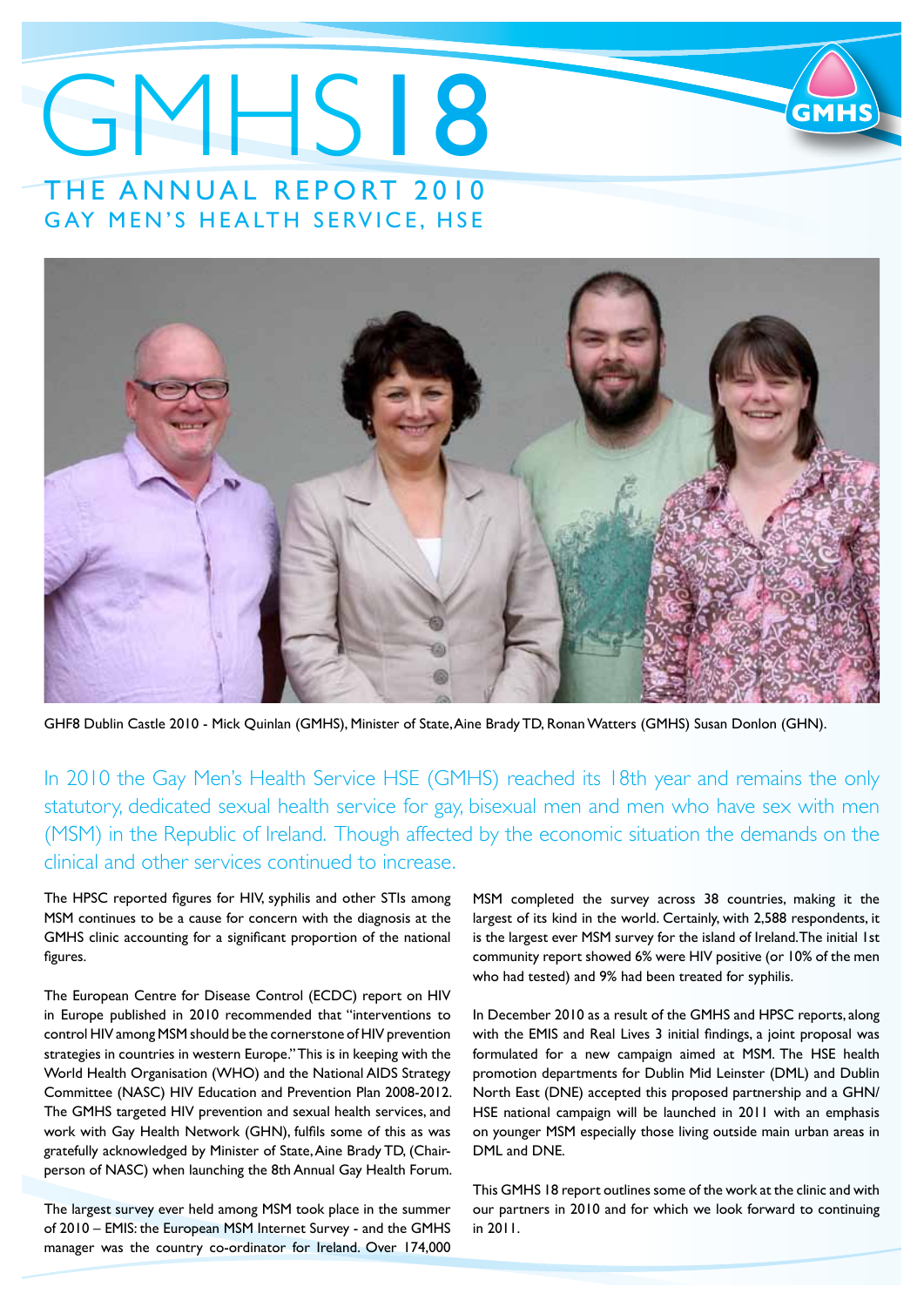# GMHS18

# GMHS STI CLINIC FOR MSM

In 2010 there was a 5% increase in first time attendees, over a third were aged 24 and younger, 36% were born in countries other than the island of Ireland while 15% resided outside Dublin City and County. A 57% increase in STI screens (due to introduction of the STI screening on Tuesday evenings) and a 14% to 16% increase in blood tests for HIV and Syphilis and 18% in provision of the Hepatitis vaccine.

At least one-in-ten clients received some sort of diagnosis, with 3% of the clients diagnosed with syphilis and a further 2% with HIV (these % were higher among first time attendees).

The GMHS STI clinical service is vital and unique, with a cost effective operation providing "value for money". During each three hour clinic held twice per week, the team can guarantee to see a minimum of 36 clients for doctors (STI Screens) and 60 clients for nursing contacts (blood test, vaccines etc). It has a regular (sessional) team of; doctors, nurses, health advisor, counsellors, clerical officers, assistants. Medical governance is provided by a consultant in infectious diseases, and there is a full time service manager, nurse and clerical officer. Many including the HSE executive management have commended the commitment, professionalism and motivation of the GMHS multi-disciplinary team.

Details of the GMHS services and reports can be seen at [www.gmhs.ie a](http://www.gmhs.ie)nd also in issues numbered 6 to 9 of the "On the One Road" Newsletter at [www.ghn.ie.](http://www.ghn.ie)

# GMHS PARTNERSHIP ACTIONS 2010

- The 8th Annual All Ireland Gay Health Forum (GHF8) was successfully held at Dublin castle with various presentations and workshops.
- GMHS continued to supply the free safer sex packs (condom and lubricant) as part of the HIV prevention initiatives.
- GHN launched the new poster and advert campaign "Get it On, Get Informed, Get Tested, Get Support" at Dublin LGBT Pride.
- Produced the "Poppers Card" directing MSM to the information on poppers.
- Produced the "4 Steps to Immunity" the information card on Hepatitis B testing and vaccination.
- Launched the new comprehensive website [www.Man2Man.ie](http://www.Man2Man.ie)  providing information HIV and sexual Health in 9 languages plus support and other resources for MSM.

# HIV PREVENTION & MSM

HIV prevention and sexual health awareness programmes and research continued in partnership with the Gay Health Network (GHN), Johnny (gay peer action group), Outhouse (LGBT Community Centre) and BeLonG To Youth Service amongst others.

GMHS is also represented on NASC, SWAI (Sex Workers Alliance Ireland), the syphilis upsurge meetings organised by the Public Health Department HSE, the HSE Advisory Group working on the strategic framework and action plan for LGBT health and two European Networks, The Correlation Network and EMIS (European MSM Internet Survey).

# GMHS PROMOTION IN THE COMMUNITY

In 2010 Ronan Watters the last Outreach worker employed by GMHS went on incentive leave. Ronan served GMHS and the community well and will be missed greatly. Negotiations were held with the management of Outhouse LGBT Community Centre to continue to provide some administration for GMHS. This involved making the safer sex packs available at the centre and for answering the GMHS telephone to deal with requests and also administer the counselling list and the personal development and assertiveness courses.

### THERAPEUTIC SUPPORT FOR MSM

Therapeutic support and interventions is important regarding emotional well being, risk taking, self esteem and assertiveness. GMHS provides this through counselling and the personal development courses. Pre HIV test counselling is offered at the GMHS clinic for all first time clients, while ongoing counselling is provided at Outhouse LGBT Community Centre by regular sessional counsellors. This service is in great demand and a waiting list is in operation. For new requests an assessment is provided and 56 persons received this in 2010. As a result some clients received crisis counselling or a referral or were placed on the GMHS waiting list. This counselling service can commit to 16 client sessions per week with each client offered at least 8 sessions and are then reviewed. In 2010 just over 700 sessions was provided to 70 clients (59 clients in 2009).

An overview of the service and client profiles was presented at GHF8, basically clients are; aged from 17 to 70 with the majority in their late 20s, though aimed at MSM some of the clients are lesbian, bisexual or transgender, 20% were born outside Ireland. Some issues raised were to do with; family, acceptance of homosexuality, fear of coming out, self esteem, relationships, bereavement, suicide ideation, addiction, bisexuality, cross dressing, safer sex issues, fear of HIV etc. Some of the clients are living with HIV.

# ASSERTIVENESS & PERSONAL DEVELOPMENT

Two facilitators held three of the very popular Assertiveness and Personal Development Courses at Outhouse. This eight week course held on a Tuesday evening attracted up to twenty MSM for each of the three courses held in 2010 bringing it to a total of 39 courses since they began in 2000.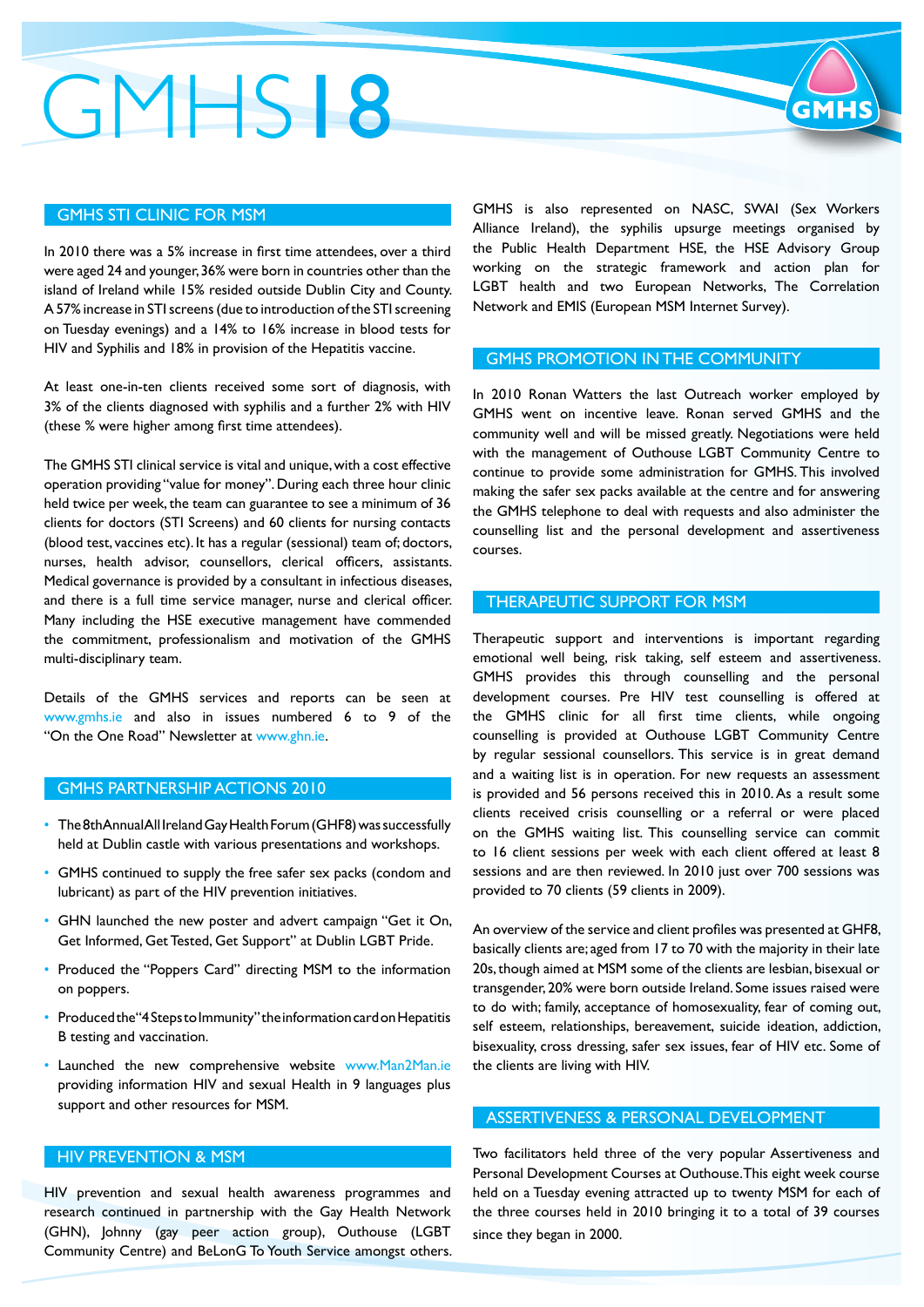# GMHS18

# GMHS MANAGEMENT

The work of the manager reflects the business of the service and involves the frontline delivery of the clinical services along with co-ordination, supervision and budgetary responsibility. Representation and involvement in both community and international networks and various committees such as NASC, the HSE LGBT Health Advisory committee. Involved in delivery of training to academic courses for social workers at UCD and Trinity colleges and also the promotion of research.

#### GMHS CLINIC DETAILS FOR 2010

The GMHS STI clinic operates on Tuesday and Wednesday evenings at Baggot St Hospital, Dublin 4 and the doors open from 5pm to 7.45pm (the doctors see clients from 6pm to 8.30pm). The Multi Disciplinary Team provide a free, friendly, confidential and professional service which is very welcomed by clients. In 2010, over 4,273 men attended and first time clients accounted for 686, an increase of 5% over 2009. This brings to 7,961 the number of men who have registered at GMHS between January 1997 and December 2010.

### NUMBERS FOR GMHS CLINIC IN 2010

| 100 Clinics 51 Tues and 49 Weds<br>(2 less than 2009 due to St Pat-<br>ricks Day and inclement weather<br>in November) plus there were<br>lower numbers in Dec due to<br>weather. | 3,304 Nursing Contacts<br>+7% over 2009                                                                                                                  |
|-----------------------------------------------------------------------------------------------------------------------------------------------------------------------------------|----------------------------------------------------------------------------------------------------------------------------------------------------------|
| 686 First-Time Clients<br>+5% over 2009                                                                                                                                           | 2,295 Syphilis Tests<br>$+16\%$ over 2009                                                                                                                |
| 7,120 charts for medical<br>administration<br>(assemble charts, results, file etc)<br>(includes 2,840 results sent by SMS)                                                        | 2.089 HIV test<br>+14% over 2009                                                                                                                         |
| 4,273 client visits<br>(2,259 Client Walk-ins and 1,921)<br>Appointments)<br>(2,060 Tues and 2,213 Weds)                                                                          | 850 Hepatitis B Tests<br>815 Hepatitis A Test<br>1,033 Hepatitis CTest sts<br>900 Post Hepatitis Vaccine Blood Test<br>$+18%$<br>1,104 Hepatitis Vaccine |
| 2,750 Medical Consultations /<br><b>STI</b> screens<br>+ 57% STI screens                                                                                                          | 725 Pre HIV Test Counselling<br>sessions                                                                                                                 |

# RESEARCH & MSM

GMHS along with GHN and Sigma Research has led on research among MSM since 2000 and at GHF8 some findings were presented on the Real Lives 3 - the All Ireland MSM Internet Survey 2007 and 2008. Also the EMIS survey took place in the summer of 2010 with 2,588 respondents for Ireland the largest ever MSM survey for the island of Ireland.

# RESEARCH REPORTS 2010

EMIS: THE EUROPEAN MSM INTERNET SURVEY 1st community report (CR1) was launched in December 2010 and the 2nd one (CR2) is planned for June 2011 with the main EMIS report to be launched in Autumn 2011. GMHS and GHN will produce the country report for Ireland based on four themes to be launched in 2011 and 2012.

The CR1 Report and the report on using UNGASS indicators show the Republic of Ireland among the lead counties. Of the n=2194 the median age was 31, 33% had tested for HIV in the previous 12 Months, 6% of all respondents were HIV positive, 10% of all those who had tested for HIV. 93% of all respondents were knowledgeable about HIV, 57% were "out" about their sexuality while 53% were happy about their sex lives.

Another report based on the UNGASS indicators of those aged younger than 25 and those older; 63% of men under 25 had used condoms for anal sex in the last six months compared to 55% of those aged over 25. Importantly 55% of those under 25 and 68% of those over had been reached with HIV Prevention Programmes [www.emis-project.eu.](http://www.emis-project.eu)

# SAKA: SYPHILIS AWARENESS KNOWLEDGE AND ACTIONS

survey among MSM carried out during the summer of 2009. Of the 543 completed surveys 80% were collected in Dublin and 20% in Cork. The recommendations highlighted the need to inform MSM on syphilis transmission even if using condoms, the risk of HIV co-infection, and the need to test for syphilis at least once per year. Report available at [http://www.hse.ie/eng/services/Find\\_a\\_Service/Sexualhealth/Gay\\_](http://www.hse.ie/eng/services/Find_a_Service/Sexualhealth/Gay_) Men's\_Health\_Service/Research\_Reports/

REAL LIVES 3: THE ALL IRELAND MSM INTERNET SURVEY 2007 AND 2008 Some initial findings from Real Lives 3 showed that 58% of MSM tested for HIV in 2008 up from 49% the previous year. A fuller report will be published in 2011 Available at [www.gmhs.ie an](http://www.gmhs.ie)d [www.ghn.ie](http://www.ghn.ie)

VISIBLE LIVES: GMHS was a member of the advisory committee for Visible Lives a research project to explore the lives, experience and needs of LGBT people aged over 55. The study was commissioned by GLEN and funded by Age and Opportunity. The report to be published in 2011. reference [www.glen.ie.](http://www.glen.ie)